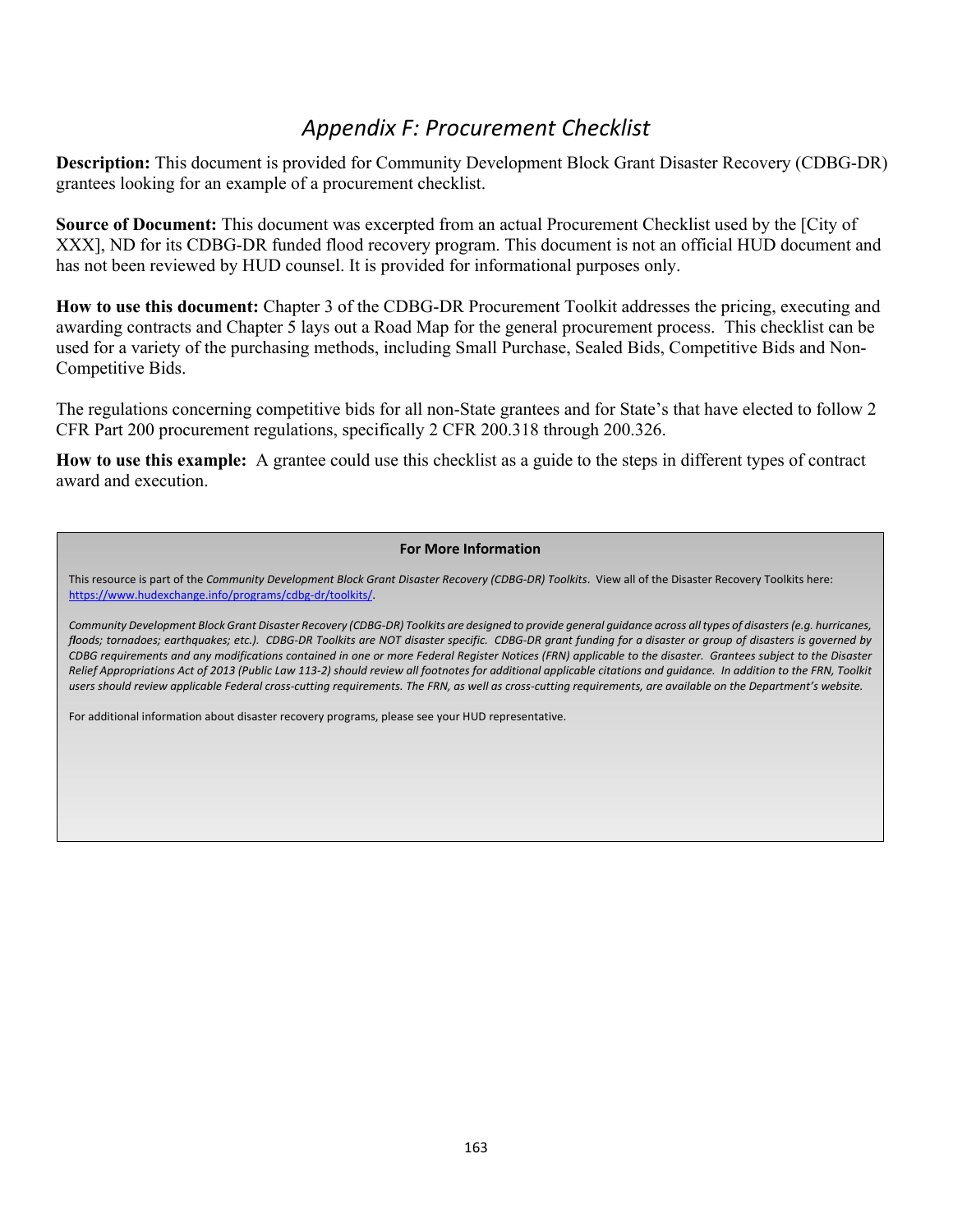| <b>Project Title</b>         |                                                   |
|------------------------------|---------------------------------------------------|
| [City of XXX] Project #      |                                                   |
| <b>Grant Name and Number</b> |                                                   |
| <b>Type of Solicitation</b>  | □Advertisements for Bids<br>$\Box$ RFP $\Box$ RFQ |
| <b>Approved By:</b>          |                                                   |
| <b>Reviewed By:</b>          |                                                   |

## **Procurement Checklist**

This document must be utilized for all Federal procurement and is the responsibility of the department head, engineer, or program administrator. This checklist provides guidance on Federal procurement regulations. It does not address all procurement issues the City of [INSERT NAME] may experience. Use of the checklist provides a tool to cover most requirements experienced within Federal procurement. Please note each agency has different requirements and the responsibility will fall upon the official conducting the procurement to obtain individual grant requirements before soliciting. The Finance Department will maintain a project file and will need all pertinent documentation and a copy of this checklist forwarded (electronically if possible) upon execution of an award or modification. The Internal Auditors and/or Accountants will review this document during the life of the project to ensure all requirements are being completed and documented appropriately.

| Pre Solicitation- Responsibility of Engineer and/or Department Head and                                                                                                                                                                                                                                                                                                                                                                                                                                                                                                                                                                                                                                                                                                                                                                                                                                                                                                                                                                                                                                                                                                                                                                                                                                                                                         |  |
|-----------------------------------------------------------------------------------------------------------------------------------------------------------------------------------------------------------------------------------------------------------------------------------------------------------------------------------------------------------------------------------------------------------------------------------------------------------------------------------------------------------------------------------------------------------------------------------------------------------------------------------------------------------------------------------------------------------------------------------------------------------------------------------------------------------------------------------------------------------------------------------------------------------------------------------------------------------------------------------------------------------------------------------------------------------------------------------------------------------------------------------------------------------------------------------------------------------------------------------------------------------------------------------------------------------------------------------------------------------------|--|
| Program Administrator if applicable.                                                                                                                                                                                                                                                                                                                                                                                                                                                                                                                                                                                                                                                                                                                                                                                                                                                                                                                                                                                                                                                                                                                                                                                                                                                                                                                            |  |
| Independent Cost Estimate (must be completed before bids are opened) --The City of<br>[INSERT NAME] must perform a cost or price analysis for every procurement action,<br>including contract modifications. The engineer's cost estimate will meet this<br>requirement for formal sealed bids. This must be a detailed cost breakdown for the<br>overall estimate providing the elements, such as labor and materials, of the total cost.<br>Cost estimates must be documented and placed in the applicable procurement folder.<br>Any e-mails and/or written documentation concerning cost estimates should be retained<br>in the procurement folder. (See next line and section below regarding architects or<br>engineers $(A/E)$ or professional services procurement.)                                                                                                                                                                                                                                                                                                                                                                                                                                                                                                                                                                                    |  |
| A cost analysis and documentation is required for a RFQ or RFP (competitive<br>negotiations). Cost analyses are used when there is no price competition or when price<br>competition is not the only evaluation factor, such as in procuring A/E, professional,<br>consulting, or program administrator services. A cost analysis must be completed<br>before awarding the contract and placed in the procurement file. Cost analysis is the<br>evaluation of separate elements (e.g. labor, materials, etc.) that make up a contractor's<br>total cost proposal or price to determine if they are allowable, directly related to the<br>project and ultimately, reasonable. To prepare a cost analysis 1) Obtain a detailed<br>breakdown of the contractor's proposed cost and verify the accuracy of the cost and<br>pricing information submitted and evaluate. An analysis contains the following<br>elements: 1) Is the cost reasonable, which means is it allowable under the grant; is it<br>allocable (are costs logically related to, or required in the performance of the contract);<br>and is the cost reasonable? 2) Is the cost necessary? 3) Compare costs proposed by the<br>offeror with actual costs previously incurred by the same contractor for the same or<br>similar work; compare costs of the same or similar work performed by other |  |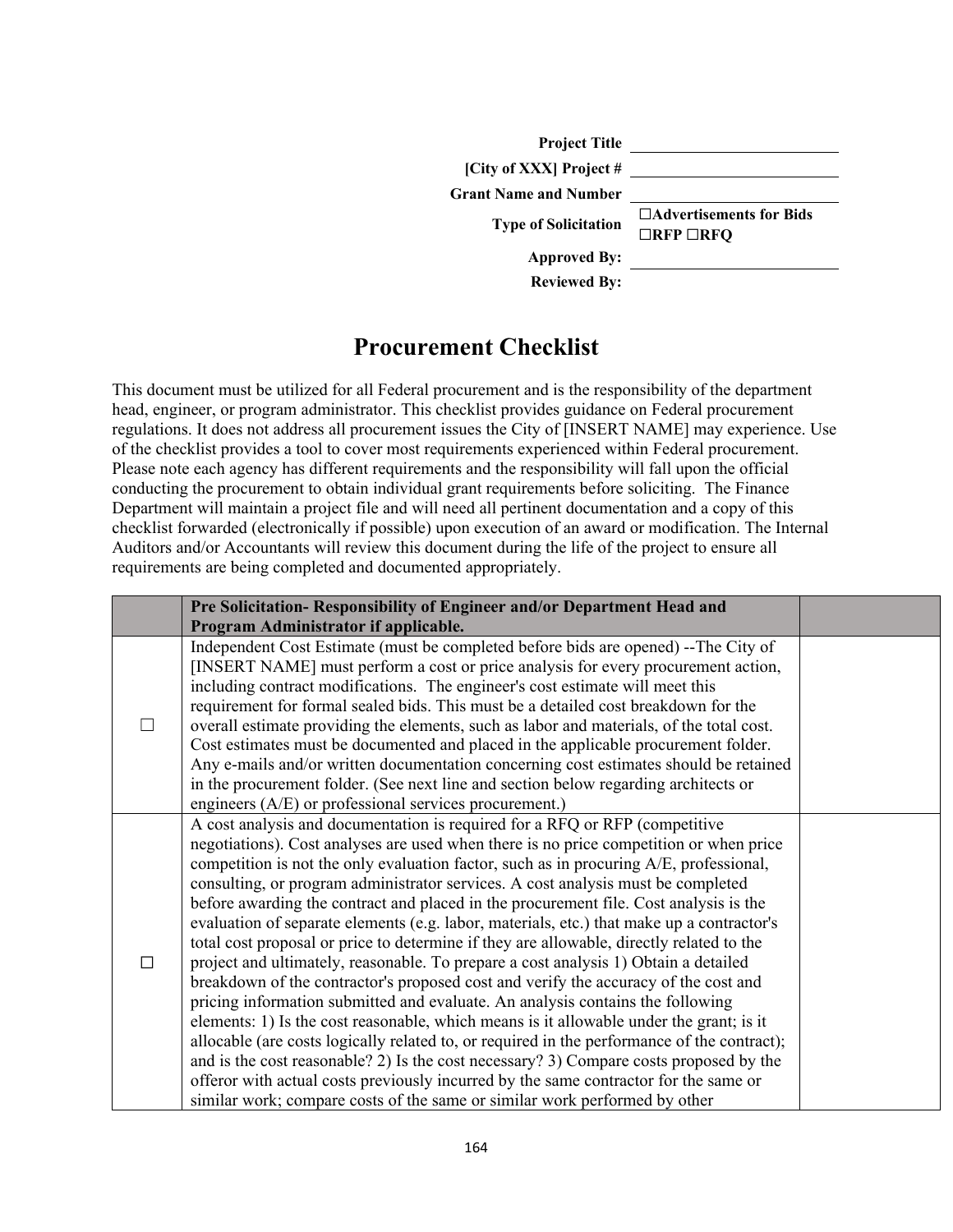|        | contractors; compare previous costs estimates from the offeror or other offerors for the<br>same or similar items; compare the methods proposed by the offeror with the<br>requirements of the solicitation; compare with the City's cost estimate prepared with                                                                                                                                                                                                                                                                                    |  |
|--------|-----------------------------------------------------------------------------------------------------------------------------------------------------------------------------------------------------------------------------------------------------------------------------------------------------------------------------------------------------------------------------------------------------------------------------------------------------------------------------------------------------------------------------------------------------|--|
|        | the City Fee Schedule.                                                                                                                                                                                                                                                                                                                                                                                                                                                                                                                              |  |
| $\Box$ | Are there any potential conflicts of interest? A conflict of interest could arise if the<br>employee, officer or agent; any member of his/her immediate family; his/her partner;<br>or an organization which employs or is about to employ any of the above, has a<br>financial or other interest in the firm selected for award. Document to the right if no<br>conflict exists with a description of how this was determined. If a conflict of interest<br>was found, include the determination and resolution of the investigation to the right. |  |
| $\Box$ | Were prospective respondents allowed a reasonable amount of time to respond? Sealed<br>bids are to be advertised for XX consecutive weeks with the first advertisement being<br>XX days before the date of the opening of bids.                                                                                                                                                                                                                                                                                                                     |  |
| $\Box$ | Does solicitation contain a clear and accurate description of the technical requirements<br>for the material, product or services, and scope of work (SOW)?                                                                                                                                                                                                                                                                                                                                                                                         |  |
| $\Box$ | Specifications and solicitation must not contain features that unduly restrict<br>competition such as unreasonable or unnecessary experience or bonding requirements.<br>A "brand name or equal" description may be used to define the performance or other<br>important requirements of the procurement such as procurement of equipment to<br>integrate with a particular brand of equipment.                                                                                                                                                     |  |
|        | For competitive negotiation (Request for Proposal (RFP) or Request for<br>Qualifications (RFQ)) such as for architectural or engineering (A/E) or program<br>administrator (PA) contracts; are the below requirements contained in the<br>solicitation?                                                                                                                                                                                                                                                                                             |  |
| $\Box$ | Were proposals solicited from an adequate number of qualified sources, and was the<br>solicitation adequately publicized to achieve sufficient competition? Per Must solicit<br>proposals from at least three qualified sources.                                                                                                                                                                                                                                                                                                                    |  |
| $\Box$ | Does the RFP or RFQ contain a detailed list of tasks in the proposed scope of work<br>expected to be accomplished?                                                                                                                                                                                                                                                                                                                                                                                                                                  |  |
| $\Box$ | Did the solicitation identify all significant evaluation factors or selection criteria,<br>including the corresponding point system to be used to rate the proposals/qualification<br>statements? These factors include past performance, the ability of professional<br>personnel, willingness to meet time and budget requirements if applicable, related<br>experience on similar projects, and recent and current work for the City.                                                                                                            |  |
| $\Box$ | Is this a solicitation for architectural/engineering (A/E) professional services? A/E<br>professional services must be solicited with a RFQ. The method where price is not used<br>as a selection factor, can only be used in procurement of A/E professional services.                                                                                                                                                                                                                                                                             |  |
| ப      | If this is not a solicitation for A/E professional services, does the RFP contain cost as<br>an evaluation factor? Request for proposals for services other than A/E, shall always<br>include cost and at least one non-cost qualitative evaluation factor such as experience<br>with like projects                                                                                                                                                                                                                                                 |  |
| $\Box$ | Document the City of [INSERT NAME's] efforts in hiring minority-owned business<br>enterprises and women-owned business enterprises in this solicitation.                                                                                                                                                                                                                                                                                                                                                                                            |  |
| $\Box$ | Solicitation requirements obtained from the grant originator and incorporated into the<br>solicitation and included in the bid requirements. Each funding agency could have<br>differing clauses to be included in solicitations and contracts. Please check with the<br>grant originator to obtain requirements.                                                                                                                                                                                                                                   |  |
|        | The below items are required by the City of [INSERT NAME'S] Federal Grant                                                                                                                                                                                                                                                                                                                                                                                                                                                                           |  |
|        | Procurement Policy and must be included in solicitations with clauses included in<br>the bid requirements.                                                                                                                                                                                                                                                                                                                                                                                                                                          |  |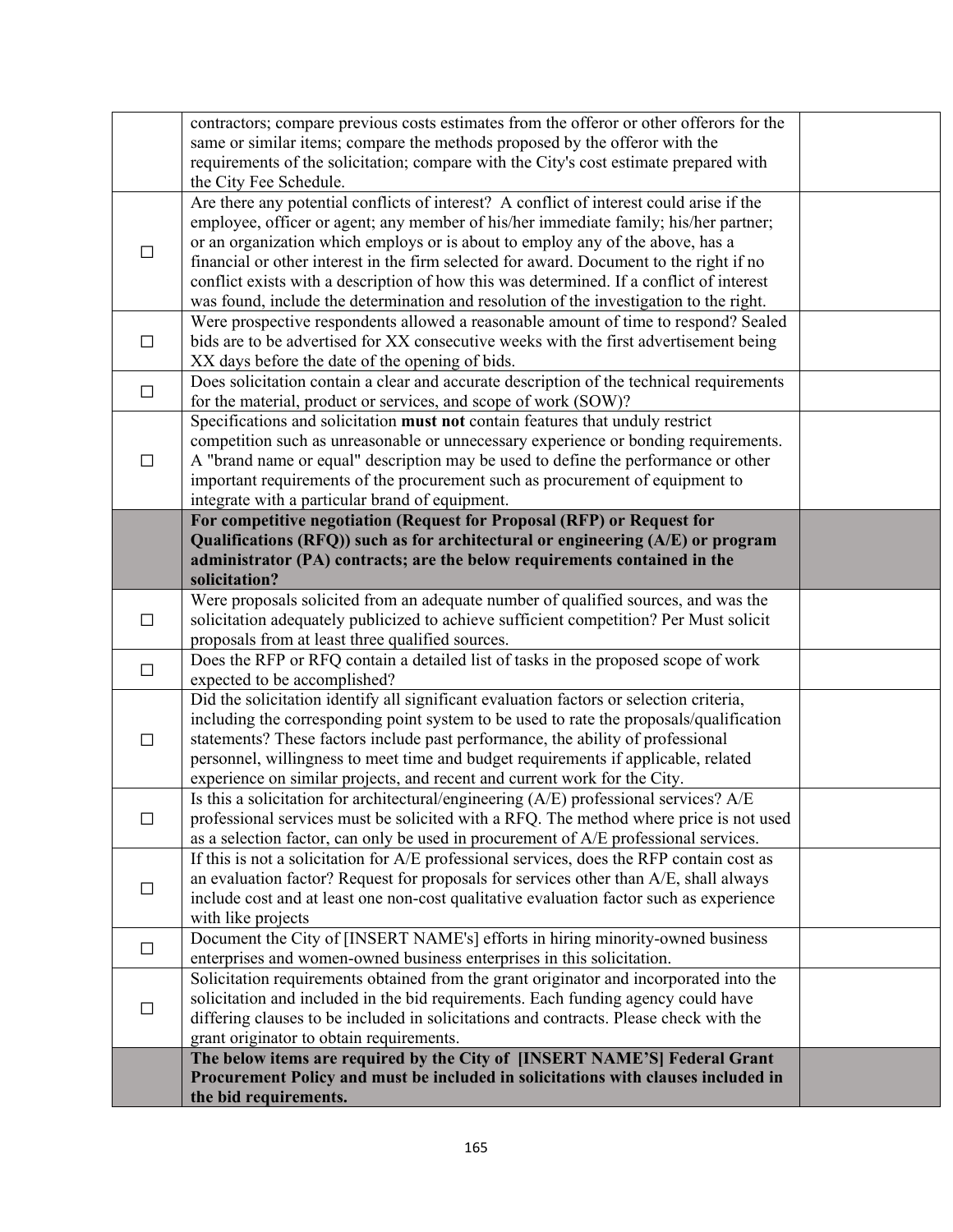| $\Box$ | Notice of use of funding agency funds.                                                                                                                                          |  |
|--------|---------------------------------------------------------------------------------------------------------------------------------------------------------------------------------|--|
| $\Box$ | Davis Bacon labor requirements. Applicable for construction projects > \$2,000.                                                                                                 |  |
|        | Section 3 clause, if funded by the Department of Housing and Urban Development                                                                                                  |  |
| П      | (HUD). The Section 3 program requires recipients of certain HUD financial assistance,                                                                                           |  |
|        | to the greatest extent possible, provide job training, employment, and contract                                                                                                 |  |
|        | opportunities for low- or very-low income residents in connection with projects and                                                                                             |  |
|        | activities in their neighborhoods.                                                                                                                                              |  |
| $\Box$ | Nondiscrimination, affirmative action, and equal employment opportunity in                                                                                                      |  |
|        | employment.                                                                                                                                                                     |  |
| $\Box$ | Scope of work                                                                                                                                                                   |  |
| $\Box$ | Requirement of affirmative efforts to hire women business enterprises and minority                                                                                              |  |
|        | business enterprises.                                                                                                                                                           |  |
| $\Box$ | Debarment certification                                                                                                                                                         |  |
|        | Bid, RFP, or RFQ Documents--Responsibility of the Engineer, Department Head,                                                                                                    |  |
|        | or Program Administrator                                                                                                                                                        |  |
| $\Box$ | Solicitation (Advertisement for Bids, RFP, or RFQ). Include a copy of the newspaper                                                                                             |  |
|        | advertisement in the file plus the solicitation included in the bid documents.                                                                                                  |  |
| $\Box$ | If a construction contract $> $2,000$ , was a wage rate included in the bid documents?                                                                                          |  |
|        | Was the rate checked 10 days before bid date? Document this by printing the 1st page                                                                                            |  |
| $\Box$ | of the wage rate with the date checked on the bottom of the web-page. If no change                                                                                              |  |
|        | was made hand write on the page and place in the file.                                                                                                                          |  |
| $\Box$ | If the rate changed was it updated by addendum sent to all holders of the bid                                                                                                   |  |
|        | documents? This is documented by the addendum to be placed in the file.<br>List of proposed bidders and suppliers receiving copies of the bid documents if                      |  |
| $\Box$ | available.                                                                                                                                                                      |  |
|        | Are there adequate number of responses documented? Three (3) for small purchase and                                                                                             |  |
| $\Box$ | competitive negotiation (RFP or RFQ).                                                                                                                                           |  |
|        | CAUTION! When only one bid is received in response to a competitive bid                                                                                                         |  |
|        | solicitation, you do not have price competition. If you decide to award on the basis of a                                                                                       |  |
|        | single submitted bid price, without negotiation, you must: 1) justify the price is fair and                                                                                     |  |
|        | reasonable; 2) compare the bid price to your own in-house estimate or engineers                                                                                                 |  |
| П      | estimate and past prices paid for the same or substantially similar item(s) in the past;                                                                                        |  |
|        | 3) obtain information from the marketplace; 4) obtain a complete cost breakdown; 5)                                                                                             |  |
|        | perform a cost analysis of the proposed price and ; 6) document the rationale for the                                                                                           |  |
|        | award decision and place in the procurement file.                                                                                                                               |  |
| П      | Copy of all bid proposals included in the file.                                                                                                                                 |  |
| $\Box$ | Notes from Pre-Bid Conference(s) if held, included in the file.                                                                                                                 |  |
| $\Box$ | Did the bid response include a 5% bid bond if for a construction or facilities                                                                                                  |  |
|        | improvement project?                                                                                                                                                            |  |
| $\Box$ | Record of respondents rejected as not responsible or not responsive and rejection                                                                                               |  |
|        | reasoning documented in the file.                                                                                                                                               |  |
| $\Box$ | A price analysis is required for every sealed bid procurement. The tabulations of bids                                                                                          |  |
|        | with date and time of bid opening notated; along with any evaluations of the proposals                                                                                          |  |
|        | documented will meet this requirement. Price analysis is essentially price comparison.                                                                                          |  |
|        | It is the evaluation of a proposed price (i.e., lump sum) without analyzing any of the<br>separate cost elements it is composed of. Price analyses are used to compare lump sum |  |
|        | prices (not estimates) received from contractors in a competitive pricing situation                                                                                             |  |
|        | (when sealed bids are obtained).                                                                                                                                                |  |
| $\Box$ | Were there any disputes regarding the procurement?                                                                                                                              |  |
|        |                                                                                                                                                                                 |  |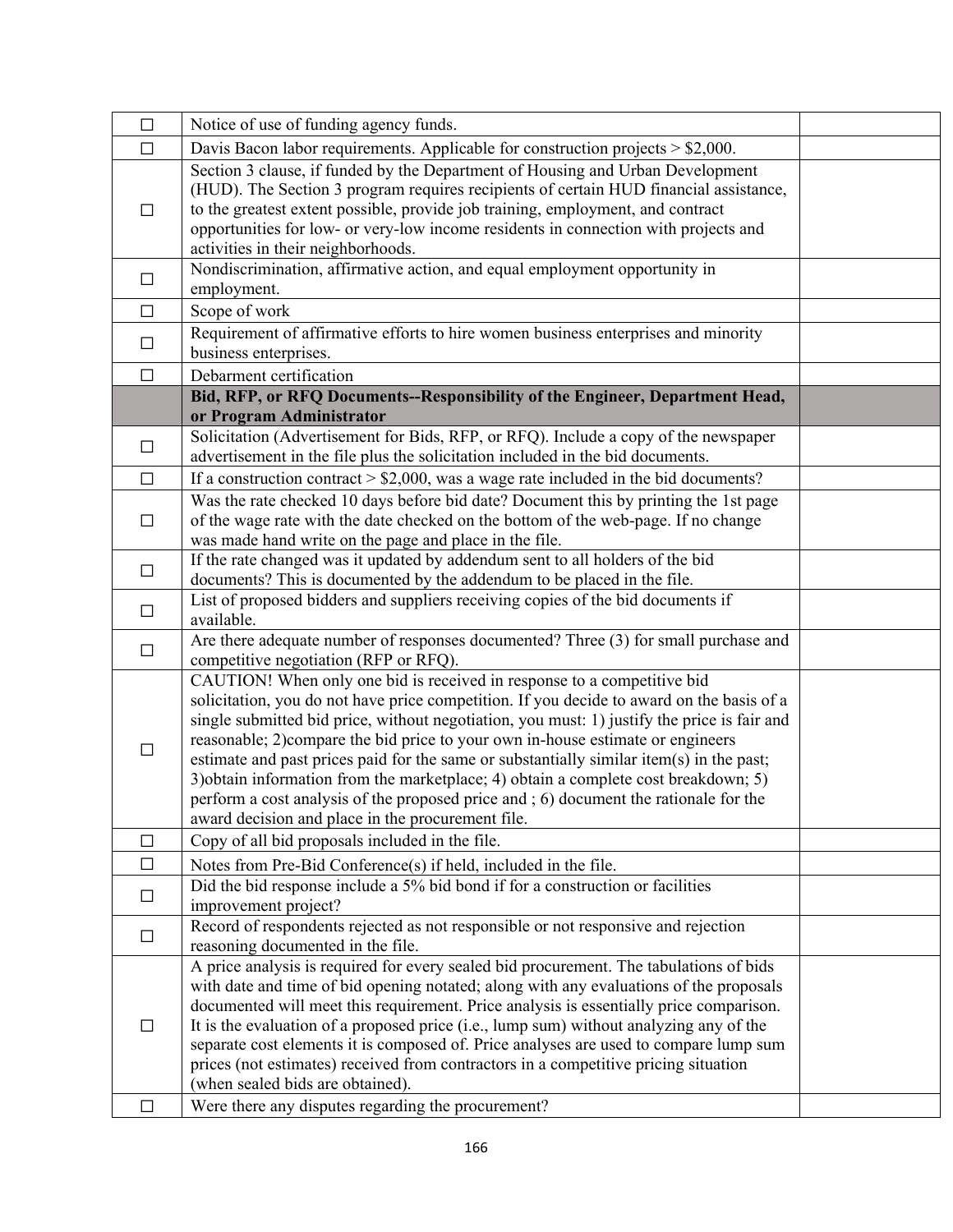| $\Box$ | Were the disputes handled, resolved, and disclosed?                                                                                                                                                                                                                                                                                                                                                                                                                                |  |
|--------|------------------------------------------------------------------------------------------------------------------------------------------------------------------------------------------------------------------------------------------------------------------------------------------------------------------------------------------------------------------------------------------------------------------------------------------------------------------------------------|--|
| $\Box$ | Was a protest appropriately filed?                                                                                                                                                                                                                                                                                                                                                                                                                                                 |  |
| $\Box$ | Did the City of [INSERT NAME] disclose information regarding the protest to the                                                                                                                                                                                                                                                                                                                                                                                                    |  |
|        | awarding agency?                                                                                                                                                                                                                                                                                                                                                                                                                                                                   |  |
| $\Box$ | Were all protest requirements met by the City of [INSERT NAME]?                                                                                                                                                                                                                                                                                                                                                                                                                    |  |
| $\Box$ | Was the protest resolved within X days after filing?                                                                                                                                                                                                                                                                                                                                                                                                                               |  |
| $\Box$ | Documentation of reason for rejecting any and or all bids must be kept in the<br>procurement file.                                                                                                                                                                                                                                                                                                                                                                                 |  |
| $\Box$ | Were any bids or offers rejected or otherwise excluded from the competitive range<br>notified promptly in writing by the procurement officer. The notice shall state the basis<br>for the determination and a proposal revision will not be considered.                                                                                                                                                                                                                            |  |
| $\Box$ | If the procurement was a competitive negotiation, were unsuccessful offerors notified<br>in writing within ten working days of contract award with the protest and debriefing<br>procedures sent with the notification. (City of [INSERT NAME] current procedure is<br>to include an award of bid notice with the items for the Mayor to sign. After the Mayor<br>signs the form, the respective departments are given the bid notice to be sent out the<br>unsuccessful bidders.) |  |
|        | Contract/Agreement Documents--Responsibility of the Engineer, Department<br>Head, and Program Administrator.                                                                                                                                                                                                                                                                                                                                                                       |  |
| $\Box$ | Has the contractor's debarment check been completed before recommendations are<br>made to Committee to award the contract? This will be completed by accessing the<br>System for Award Management (SAM) Web site at https://www.sam.gov, search<br>records. The printed page from the SAM Web site with the date of the check must be                                                                                                                                              |  |
|        | included in the procurement file.                                                                                                                                                                                                                                                                                                                                                                                                                                                  |  |
| $\Box$ | If the contractor has been found to be suspended, debarred, proposed for debarment, or<br>declared ineligible as of the bid opening date was the contractor's bid rejected, and the<br>next lowest eligible bidder checked for debarment?                                                                                                                                                                                                                                          |  |
| $\Box$ | Is there a notice of contract award included in the file?                                                                                                                                                                                                                                                                                                                                                                                                                          |  |
| $\Box$ | Award--does the award document (contract or agreement) contain the below required<br>clauses?                                                                                                                                                                                                                                                                                                                                                                                      |  |
| □      | Breach of contract terms including administrative, contractual, or legal remedies when<br>contractors violate or breach contract terms, and providing such sanctions and penalties<br>as may be appropriate?                                                                                                                                                                                                                                                                       |  |
|        | Termination for cause and for convenience by the City of [INSERT NAME]?<br>(Contracts > \$10,000)                                                                                                                                                                                                                                                                                                                                                                                  |  |
| $\Box$ | Compliance with Executive Order 11246, Equal Employment Opportunity? (All<br>construction contracts and subcontracts $> $10,000$ )                                                                                                                                                                                                                                                                                                                                                 |  |
| $\Box$ | Compliance with Copeland "Anti-Kick-Back" Act? (All construction contracts and<br>subcontracts $> $10,000$                                                                                                                                                                                                                                                                                                                                                                         |  |
| $\Box$ | Compliance with the Davis-Bacon Act? (All construction or repair contracts or<br>subcontracts $> $2,000$                                                                                                                                                                                                                                                                                                                                                                           |  |
| $\Box$ | Was the correct wage rate included in the agreement documents?                                                                                                                                                                                                                                                                                                                                                                                                                     |  |
| $\Box$ | Compliance with Sections 103 and 107 of the Contract Work Hours and Safety<br>Standards Act. (All construction or repair contracts or subcontracts > \$2,000, and ><br>\$2,500 for other contracts which involve the employment of mechanics or laborers.)<br>Procurement Policy Page 10 (vi)                                                                                                                                                                                      |  |
| $\Box$ | Notice of the awarding agency requirements and regulations pertaining to reporting.<br>(All contracts.)                                                                                                                                                                                                                                                                                                                                                                            |  |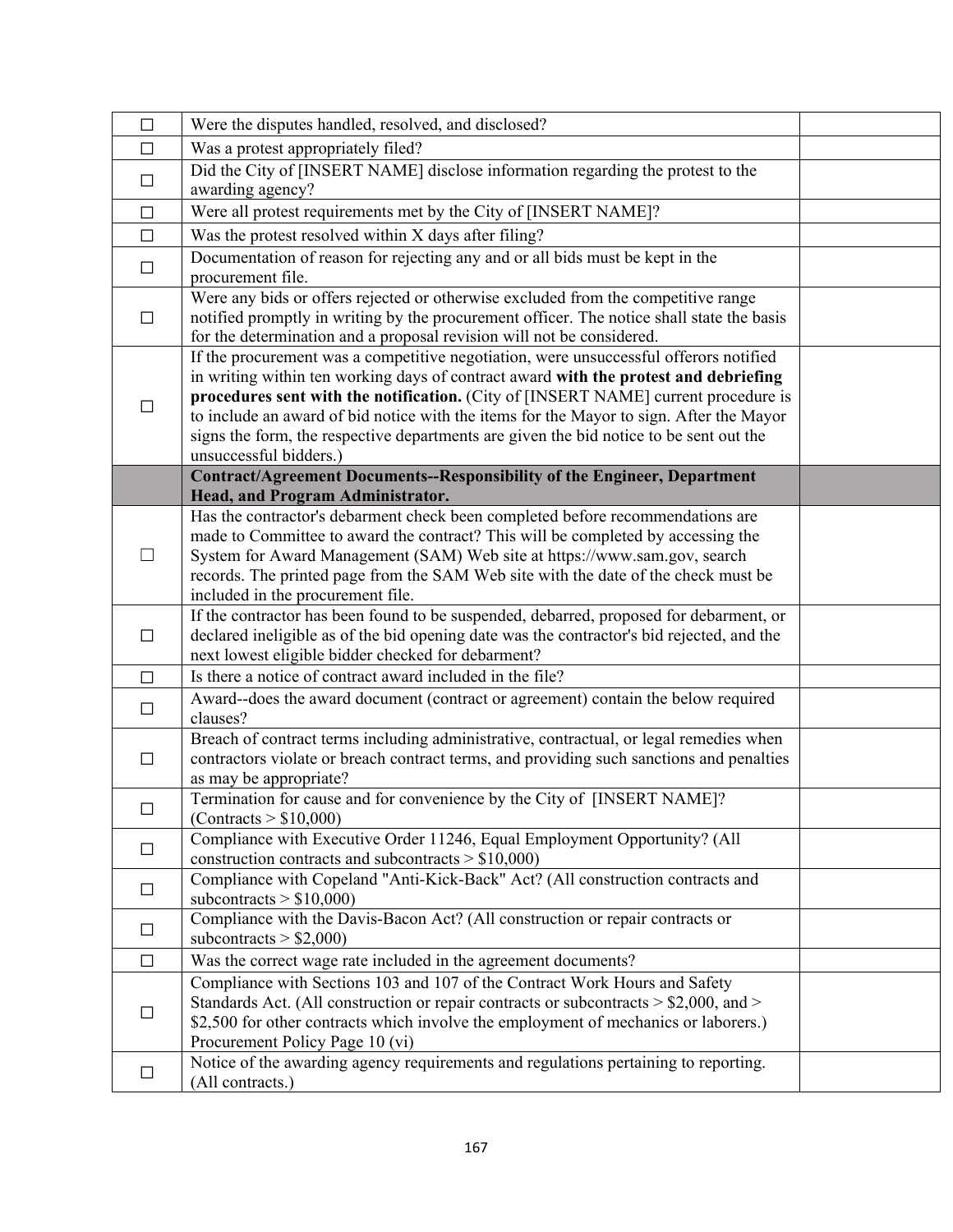| $\Box$ | Notice of the City of [INSERT NAME] and awarding agencies requirements and<br>regulations pertaining to patent rights, copyrights, and rights in data? (All contracts.)                                                                                                                                               |  |
|--------|-----------------------------------------------------------------------------------------------------------------------------------------------------------------------------------------------------------------------------------------------------------------------------------------------------------------------|--|
| $\Box$ | Access to any books, documents, papers, or records of the project by the City of<br>[INSERT NAME], Federal agencies, and the Comptroller General of the United<br>States?                                                                                                                                             |  |
| $\Box$ | Records must be maintained for five years after the City of XXXX formally closes out<br>each program? Records Management Schedule found on the City of [INSERT<br>NAME'S] Web site.                                                                                                                                   |  |
| $\Box$ | Compliance with the Clean Air Act, Clean Water Act, and EPA regulations. (All<br>contracts, subcontracts, and sub grants in amounts $> $10,000$ )                                                                                                                                                                     |  |
| $\Box$ | Recognition of mandatory standards and policies relating to energy efficiency<br>contained in the State Energy Conservation Plan?                                                                                                                                                                                     |  |
| $\Box$ | Does the contract contain a clause allowing the City of [INSERT NAME] and Federal<br>Agencies to be permitted to require changes, remedies, changed conditions, access and<br>record retention, and suspension of work clauses approved by the governing body?                                                        |  |
| $\Box$ | If the procurement was a competitive negotiation, where price is not the only factor,<br>was a cost ceiling clearly established in the contract which may not be exceeded<br>without a contract modification?                                                                                                         |  |
| $\Box$ | If the procurement was a competitive sealed bid procurement, was a firm fixed price<br>contract (either lump sum or unit price) awarded to the responsible bidder whose bid is<br>lowest in price and conforms to all the material terms and conditions of the<br>advertisement for bids.                             |  |
| $\Box$ | If the contract was not awarded to the lowest bidder in the case of a competitive sealed<br>bid procurement, was a justification for awarding included in the file with the approval<br>of the Committee and Council? Include the minutes from the Council meeting.                                                   |  |
| $\Box$ | Prohibited contracts--Agreements and/or contracts must not contain "cost plus<br>percentage of cost" and "percentage of construction costs" pricing structures.                                                                                                                                                       |  |
| $\Box$ | Contractor Section 3 Plan with applicable tables must be included in the procurement<br>file for HUD funded projects. 24 CFR 135                                                                                                                                                                                      |  |
| $\Box$ | List of subcontractors must be included for the procurement file. Per contract<br>requirements                                                                                                                                                                                                                        |  |
| $\Box$ | The general contractor is responsible for checking debarment of their subcontractors.<br>This clause is usually found in the General Conditions from the Bid Documents, which<br>are usually part of the contract documents.                                                                                          |  |
| $\Box$ | Subcontractors must be required to adhere to the requirements pertinent to the funding<br>agency and type of agreement. For example, the contractor must include requirements<br>in subcontractor agreements such as affirmative action, Section 3, and equal<br>opportunity. General Conditions of the Bid Documents |  |
| $\Box$ | Performance bond for 100% of the contract if required, must be included in the file.                                                                                                                                                                                                                                  |  |
| $\Box$ | Payment bond for 100% of the contract if required, must be included in the file.                                                                                                                                                                                                                                      |  |
| $\Box$ | Insurance certificates in the amount required in the bid documents must be included in<br>the file. Per contract documents                                                                                                                                                                                            |  |
|        | <b>Contract/Agreement Execution</b>                                                                                                                                                                                                                                                                                   |  |
| $\Box$ | Is the contract/agreement signed and dated by both parties? The contract/agreement<br>must be signed after the council's approval. Documentation of council's approval must<br>be kept in the file.                                                                                                                   |  |
| $\Box$ | Is the proper date placed on the contractual document after it is signed by the Mayor?                                                                                                                                                                                                                                |  |
| $\Box$ | Is the proper date contained within the actual contractual document, if the document<br>contains this language?                                                                                                                                                                                                       |  |